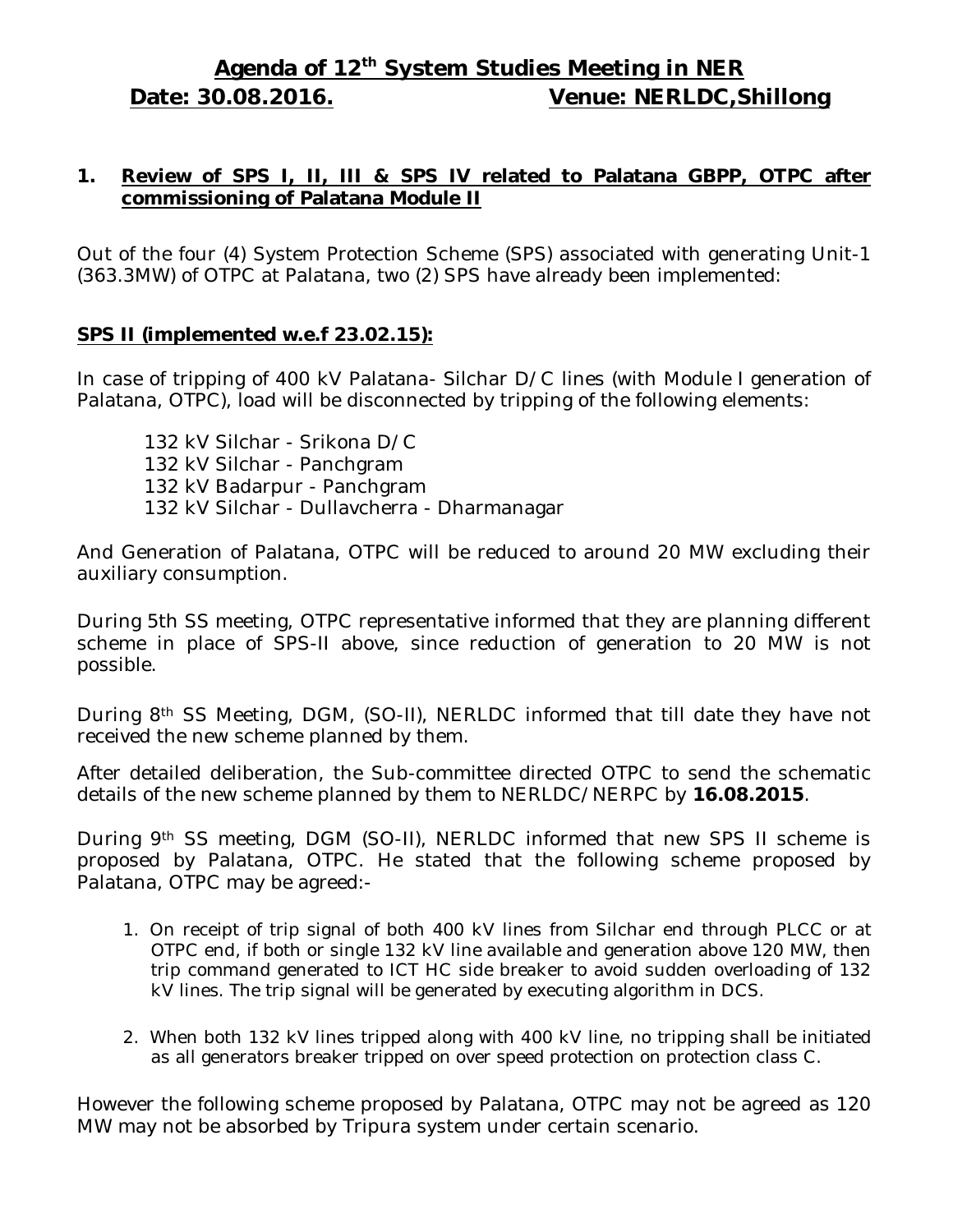1. When total generation of OTPC<=120 MW, no breaker tripping shall be initiated. As the load reduction done manually subjected to availability of 132 kV lines (if both 132 lines available load reduction not required)

OTPC had informed that total generation shall be varying from 15 MW to 726.6 MW. It is proposed that in case of tripping of 400 kV Palatana – Silchar I & II line, Palatana generation will be reduced to 15 MW through SPS II when both 132 kV lines from Palatana are available.

During 10<sup>th</sup> SS meeting, OTPC informed that D/T signal from Silchar end is required to implement the changes in SPS-2, POWERGRID agreed to do the needful. The Sub-Committee requested OTPC to implement the changes in SPS-1, as decided in 38th PCCM and SPS-2 before next PCC meeting.

In 11th SS Meeting OTPC informed that the changes in SPS – 1 were completed on 18.11.2015.

The 123rd OCC meeting, OTPC representative informed that on 09.07.2016(GD-IV) SPS-3 did not mal-operate rather it was due improper scheme design. He requested that the matter be discussed in System-Study sub-group. Sr. Engineer, NERLDC did not agree with view of OTPC and informed that as per design of SPS-3, generation at Palatana units to be reduced to 200 MW immediately (within seconds), and requested constituents to review the whole "System Protection & islanding" schemes designed for NER system due to subsequent addition of new Tr. Lines & generation in NER Grid. The matter of redesigning of SPS would be reviewed in next System Study meeting of NER.

The matter of redesigning of SPS would be reviewed in next System Study meeting of NER.

OTPC vide mail dtd. 04.08.16 has written:

"OTPC is repeatedly requesting forum at various platforms(since 117th OCC and 41st PCC meetings held on 7th January 2016) to review this scheme as it was framed considering only ONE Unit of OTPC in operation that time, now both Units of OTPC are in service. OTPC station faced serious on black out leading catastrophic failure of machines twice i.e. on 11th April 2016 and on 9th July 2016 due to SPS-III operation. SPS-III was implemented in January 2016.

In 41st PCC meeting, it was assured that the SPS-III will be reviewed in Systems Study Meeting. But, System Study Meeting is yet not called."

# *OTPC and NERTS, POWERGRID may kindly intimate the current status.*

# **2. Updation of SPS Document of NER Grid:**

NERLDC has finalized the SPS Document of NER Grid.

At present 9 no of SPS are in service in NER grid which can be categorized as: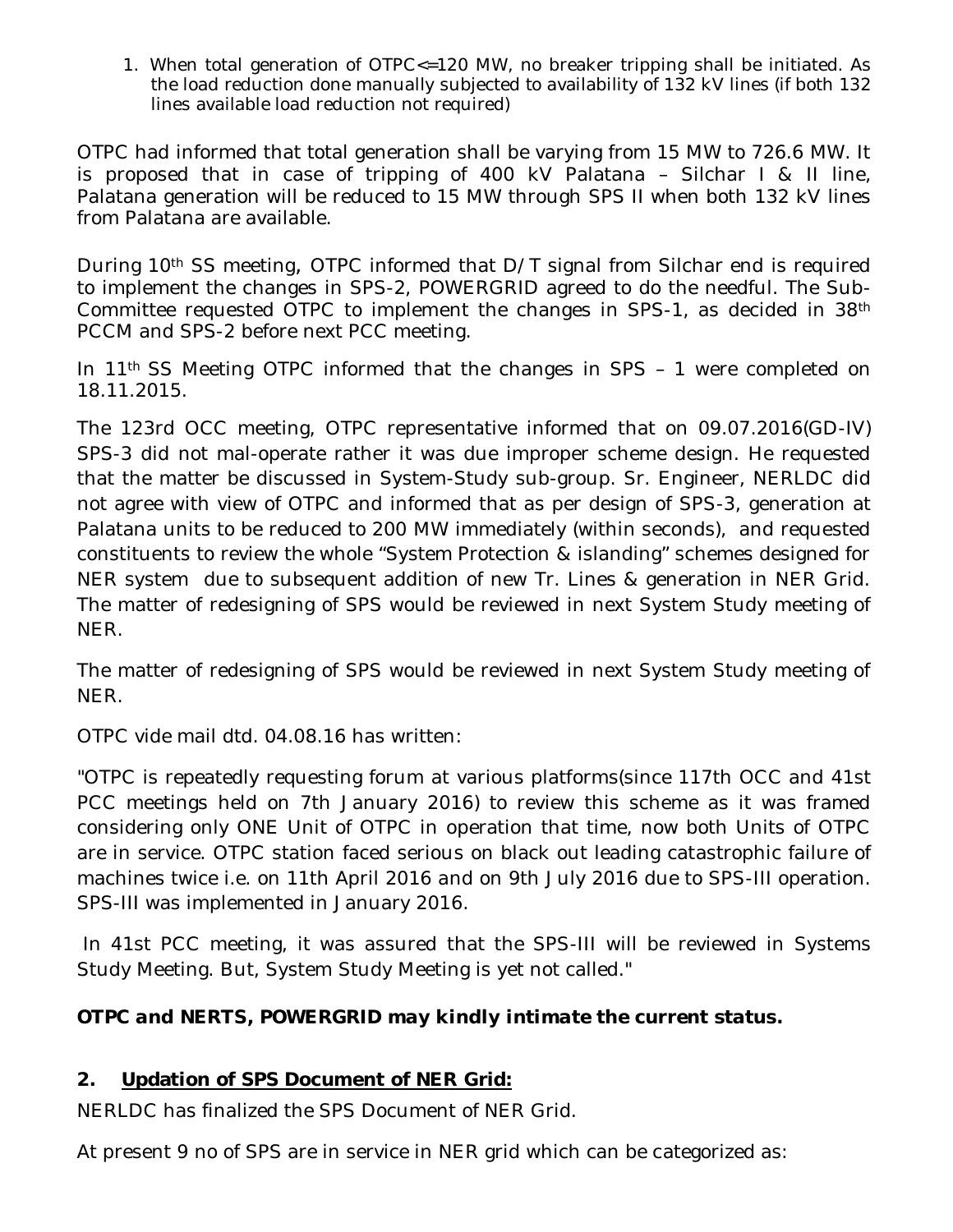# **a. Tripping of critical line(s) / corridor**

- i. Tripping of 400 kV Silchar- Palatana D/C lines
- ii. Tripping of 400 kV Silchar Azara S/C and 400 kV Silchar Byrnihat S/C lines with no generation in Palatana
- iii. Tripping of 132 kV Umiam Stg-I to Umiam St-III D/C lines
- iv. Tripping of 400/132 kV, 2x200 MVA ICTs at Silchar (PG)

# **b. Safe evacuation of generation**

- i. Tripping of 400 kV Silchar Azara S/C and 400 kV Silchar Byrnihat S/C lines with two Module Palatana CCGT
- ii. Generation evacuation of AGTPP

# **c. Overloading of Transformers / Critical line(s)**

- i. Overloading of 220 kV Salakati BTPS D/C lines
- ii. SPS associated with more than 60 MW loading from LV to HV side of Azara ICTs

# **d. For Reliable operation of Grid**

i. Tripping of two Module of Palatana CCGT

# *NERLDC may please present SPS document for ratification.*

# **3. Dynamic Simulation data for Generator in NER Grid:**

As deliberated in 11th System Study Meeting of NERPC, all the generating Units were requested to furnish dynamic data as per the formats circulated in previous meetings.

Some of dynamic simulation data from IGSS are available with NERLDC as of now.

NLDC has prepared the Dynamic Model of All India Grid using legacy data. In order to tune the case for North-Eastern Region for performing Stability studies, it is necessary that all generating utilities to furnish the modelling information available with them. If these data are not readily available with them, generating utilities of NER are requested to collect these data from manufacture and send these data to NERLDC.

In 123rd OCC meeting, NERLDC informed the forum that NLDC had prepared Dynamic cases for study, based on legacy data, which may be insufficient for accurate representation of NER Grid generators. The forum advised the generating stations to submit the data whichever is available, and to contact manufacturer regarding data that is not available with them.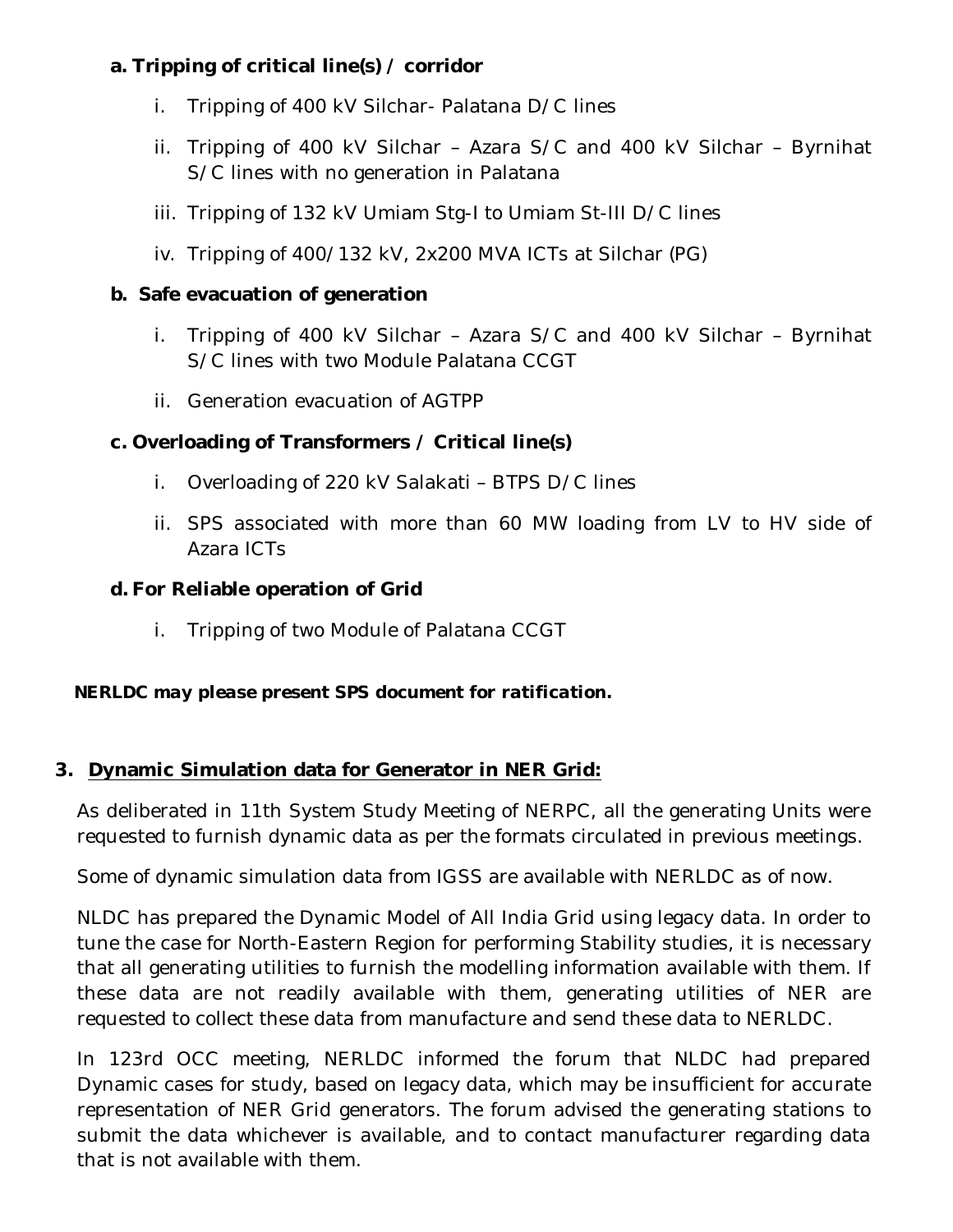The dynamic simulation data from only IGSS are available with NERLDC as of now. The data available with NERLDC as of now are listed below:

#### **i) Generator Model:**

For the generator model, GENROU model has been considered for Thermal generators and GENSAL model considered for Hydro generators (Salient Pole) by NERLDC in absence of any concrete information from generating utilities.

- Palatana (GTG I, GTG II, STG I & STG II- except S(1.0) & S(1.2))
- $\bullet$  BgTPP (Unit 1, 2 & 3- except  $S(1.2)$ )
- AGBPP (Unit  $1, 2, 3, 4, 5, 6, 7, 8, 8, 9$ )
- AGTPP (Unit  $1, 2, 3 \& 4$  only D-axis data)
- Monarchak (GT I- only D-axis data)
- AGTPP Extension (Unit 1 & 2- except S(1.0) & S(1.2))
- Doyang (Unit 1,2 & 3- only Xd, Xd' & Xd'')
- Kopili (Unit  $1,2,3 \& 4$  except T"d0, T"q0, S(1.0) & S(1.2))
- Khandong ( Unit  $1 \& 2$  except T"g0, D, XI, S(1.0) & S(1.2))
- Kopili Stg II (except  $T''$ q0, D, XI, S(1.0) & S(1.2))
- Ranganadi ( Unit 1, 2, & 3, except T"q0, H, D,  $S(1.0)$  &  $S(1.2)$ )
- Loktak (Unit 1,2 & 3- except T"d0, T"q0, D, X'd, XI, S(1.0) & S(1.2))

#### **ii) Excitation system model:**

- AGBPP (Unit  $1,2, 3 \& 4$  partially given)
- Palatana (Only block diagram of Exciter given)
- BgTPP (Only block diagram of Digital AVR given)
- Monarchak (Only block diagram of Exciter given)
- Loktak (only Exciter data given; needs validation as values out of range as per setting of PSSE)

#### **iii) Governor system model:**

No data furnished by any generating utility.

**iv) PSS model:**

No data furnished by any generating utility.

# **v) Excitation limiters (OEL and UEL) model:**

No data furnished by any generating utility.

Non-availability of dynamics simulation data makes it difficult to perform converged dynamic simulation for assessment of Contingencies or for study of efficacy of System Protection Schemes and Islanding Schemes.

*All the ISGS are requested to furnish validated dynamic simulation data to enable NERLDC / NLDC to carry out simulation studies. The SLDCs of North-Eastern Region are required to collect the data from Intra-state generators for purpose of modeling.*

# **4. Implementation of new SPS for OTPC ICTs:**